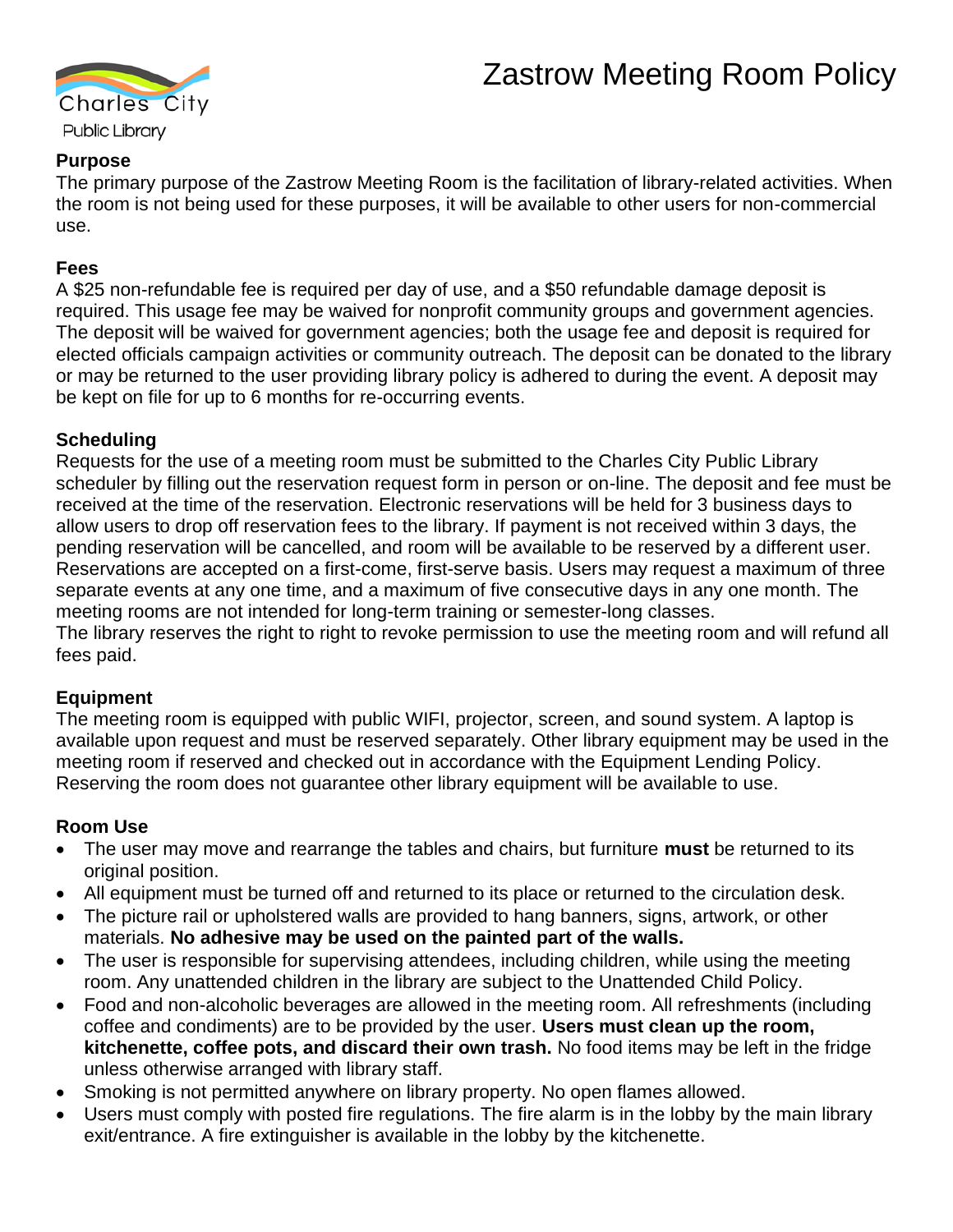### **After Hours Room Use**

Users must enter/exit the building on their own through the parking lot door. **Users are responsible for making arrangements for after-hours access.** Staff will not be available to assist outside of the library's regular hours.

## **Cancelations**

The user will give the library advanced notice of a cancelation. If the meeting room is not occupied within 30 minutes of the reserved time, it will be considered available for use by others. The organization is responsible for notifying members of schedule changes.

## **Other**

- The library is not responsible for theft or damage of personal items occurring in connection with use of the meeting rooms.
- Use of the meeting room by individuals or groups does not constitute an endorsement by the library.
- Approval of meeting room situations not described here will be determined by the Library Director, who is authorized to establish reasonable regulations governing use of the meeting room and related fees.
- The Charles City Public Library name must not be used as an event sponsor (implied or otherwise) or endorsement unless permitted in writing by the Library Director. The following statement should be used on promotional materials: "*This program is sponsored by \_<organization>\_ and will be held in the Zastrow Meeting Room at the Charles City Public Library."*
- On-duty staff will provide limited assistance with questions about facilities and equipment. Extended questions about facilities or equipment may be answered by the Patron Services Librarian or the Director.
- Programs involving the sale of, advertising for, fundraising for, or promotion of commercial products or services is not allowed. Fundraising for political purposes is not allowed.
- Failure to abide by this policy will result in forfeiting deposit. If the costs of replacement or repair exceed the damage deposit, the library will bill for loss & damage and cleaning expenses.

The library reserves the right to deny use of the facility to any individual or group for any reason.

### **Approved 8/12/2021, Amended 10/14/2021.**

**Questions/Concerns contact the library director, 641-257-6319 or director@charlescity.lib.ia.us**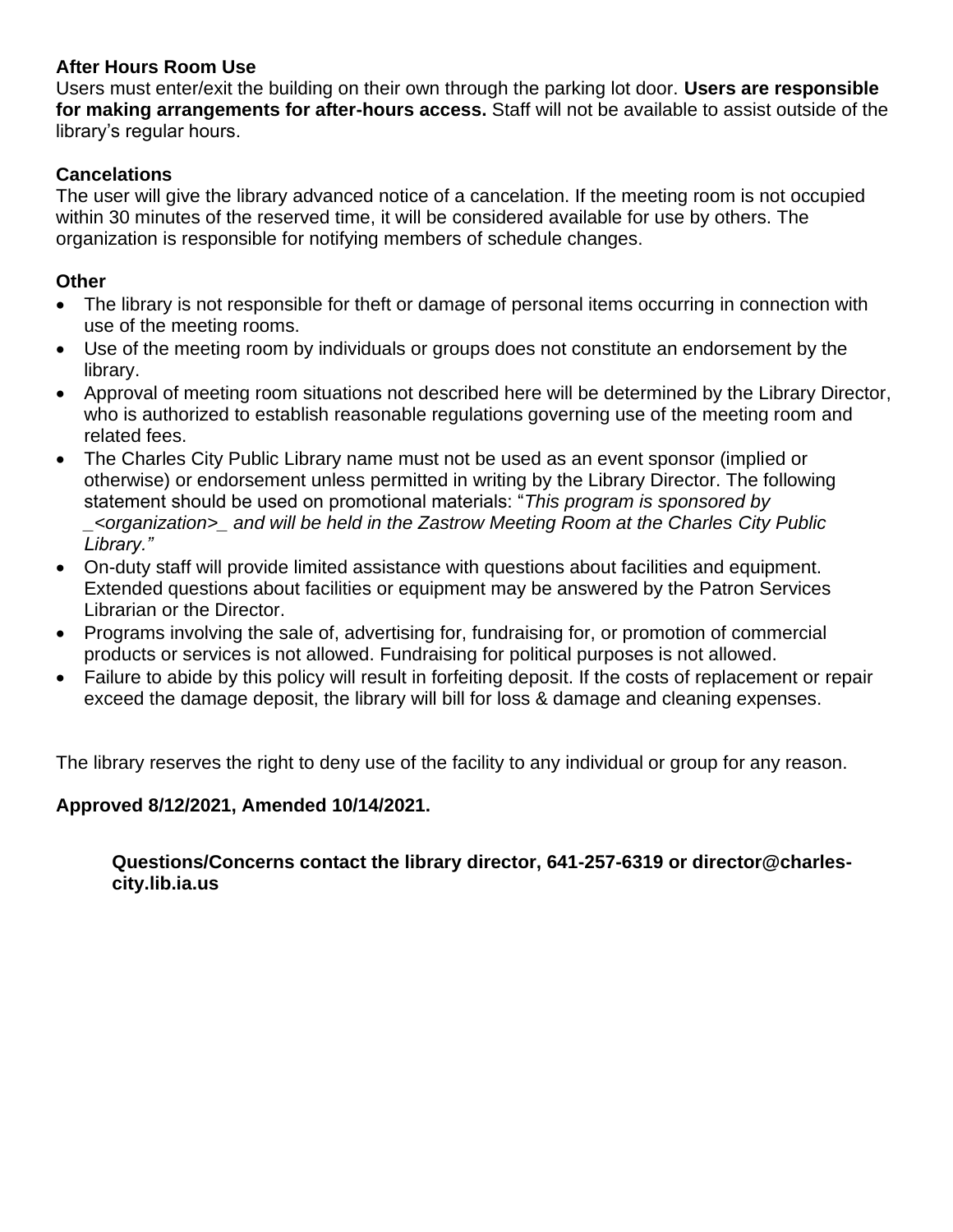

## Zastrow Room Rental Agreement

| DATE ROOM IS TO BE USED <u>experience</u> that the state of the state of the state of the state of the state of the state of the state of the state of the state of the state of the state of the state of the state of the state o<br><b>TIME Example 2008</b> |                                    |                                                                                                                                                                                                                                           |                                                                                                                                                                                                                                                            |  |
|-----------------------------------------------------------------------------------------------------------------------------------------------------------------------------------------------------------------------------------------------------------------|------------------------------------|-------------------------------------------------------------------------------------------------------------------------------------------------------------------------------------------------------------------------------------------|------------------------------------------------------------------------------------------------------------------------------------------------------------------------------------------------------------------------------------------------------------|--|
| Allow for set up and tear down time.                                                                                                                                                                                                                            |                                    |                                                                                                                                                                                                                                           |                                                                                                                                                                                                                                                            |  |
|                                                                                                                                                                                                                                                                 |                                    |                                                                                                                                                                                                                                           |                                                                                                                                                                                                                                                            |  |
|                                                                                                                                                                                                                                                                 |                                    |                                                                                                                                                                                                                                           | TELEPHONE NUMBER TELEVISION AND THE CONTRACT OF THE CONTRACT OF THE CONTRACT OF THE CONTRACT OF THE CONTRACT OF THE CONTRACT OF THE CONTRACT OF THE CONTRACT OF THE CONTRACT OF THE CONTRACT OF THE CONTRACT OF THE CONTRACT O                             |  |
|                                                                                                                                                                                                                                                                 |                                    |                                                                                                                                                                                                                                           |                                                                                                                                                                                                                                                            |  |
|                                                                                                                                                                                                                                                                 |                                    | Please initial in the box on the left of the form to acknowledge and agree to each policy.                                                                                                                                                |                                                                                                                                                                                                                                                            |  |
|                                                                                                                                                                                                                                                                 |                                    |                                                                                                                                                                                                                                           | The Zastrow Meeting Room requires a \$25 nonrefundable fee for each day of use. I acknowledge that I will not be able<br>to receive a key or hold my event until I pay this fee. CCPL will receive this fee in the following form:                         |  |
| Cash                                                                                                                                                                                                                                                            |                                    | Check _______My org. is exempt (requires staff approval)                                                                                                                                                                                  |                                                                                                                                                                                                                                                            |  |
|                                                                                                                                                                                                                                                                 |                                    |                                                                                                                                                                                                                                           | A \$50 deposit is required to make the reservation. I understand the Zastrow Meeting Room policies and acknowledge that<br>failure to respect these policies may lead to forfeiture of my deposit. After my event, CCPL will handle the deposit as marked: |  |
|                                                                                                                                                                                                                                                                 |                                    | Donate the entire deposit to the library.                                                                                                                                                                                                 |                                                                                                                                                                                                                                                            |  |
|                                                                                                                                                                                                                                                                 | deposit back.                      |                                                                                                                                                                                                                                           | Staff will mail the deposit to me. I will provide a stamped, self-addressed envelope before or at my event to mail the                                                                                                                                     |  |
|                                                                                                                                                                                                                                                                 | deposits can be held indefinitely. |                                                                                                                                                                                                                                           | Keep my deposit on file for recurring events. Checks will be honored for six months following their date of issue; cash                                                                                                                                    |  |
|                                                                                                                                                                                                                                                                 |                                    | Shred the deposit. (valid for checks only)                                                                                                                                                                                                |                                                                                                                                                                                                                                                            |  |
|                                                                                                                                                                                                                                                                 |                                    | I will come to the library 1-14 days following my event to pick up my deposit.                                                                                                                                                            |                                                                                                                                                                                                                                                            |  |
|                                                                                                                                                                                                                                                                 |                                    | <u>Second</u> Other: <u>Contract of the Contract of the Contract of the Contract of the Contract of the Contract of the Contract of the Contract of the Contract of the Contract of the Contract of the Contract of the Contract of t</u> |                                                                                                                                                                                                                                                            |  |
|                                                                                                                                                                                                                                                                 |                                    |                                                                                                                                                                                                                                           | I acknowledge that checks will be shredded and that cash deposits will be treated as donations if I fail to pick up my deposit,<br>fail to provide necessary materials to staff, or fail to give direction to staff upon check expiration.                 |  |
|                                                                                                                                                                                                                                                                 |                                    |                                                                                                                                                                                                                                           | If my event is not during regular library hours, I will pick up a key 1-3 days before my event.                                                                                                                                                            |  |
|                                                                                                                                                                                                                                                                 |                                    | My event is during the day, and this is not applicable.                                                                                                                                                                                   |                                                                                                                                                                                                                                                            |  |
| Meeting Room calendar.                                                                                                                                                                                                                                          |                                    |                                                                                                                                                                                                                                           | If my event is public, I will attach a short summary and allow 1-2 business days for staff to add the information to the Zastrow                                                                                                                           |  |
|                                                                                                                                                                                                                                                                 |                                    | My event is private, and this is not applicable.                                                                                                                                                                                          |                                                                                                                                                                                                                                                            |  |
|                                                                                                                                                                                                                                                                 |                                    | forfeit my deposit if I do not adhere to the Zastrow Meeting Room policy.                                                                                                                                                                 | By signing below, I acknowledge that I have read the Zastrow Meeting Room policy and agree to the terms as listed. I<br>acknowledge that I am responsible for any cost that may be incurred in my use of this room. I also understand that I will          |  |
|                                                                                                                                                                                                                                                                 |                                    |                                                                                                                                                                                                                                           |                                                                                                                                                                                                                                                            |  |
|                                                                                                                                                                                                                                                                 |                                    |                                                                                                                                                                                                                                           |                                                                                                                                                                                                                                                            |  |
| For use by Library Personnel Only                                                                                                                                                                                                                               |                                    |                                                                                                                                                                                                                                           |                                                                                                                                                                                                                                                            |  |
|                                                                                                                                                                                                                                                                 |                                    |                                                                                                                                                                                                                                           |                                                                                                                                                                                                                                                            |  |
|                                                                                                                                                                                                                                                                 |                                    |                                                                                                                                                                                                                                           | Deposit Returned: _______ Date: __________ Staff Initial: ____________ Number of Attendees: ____________                                                                                                                                                   |  |